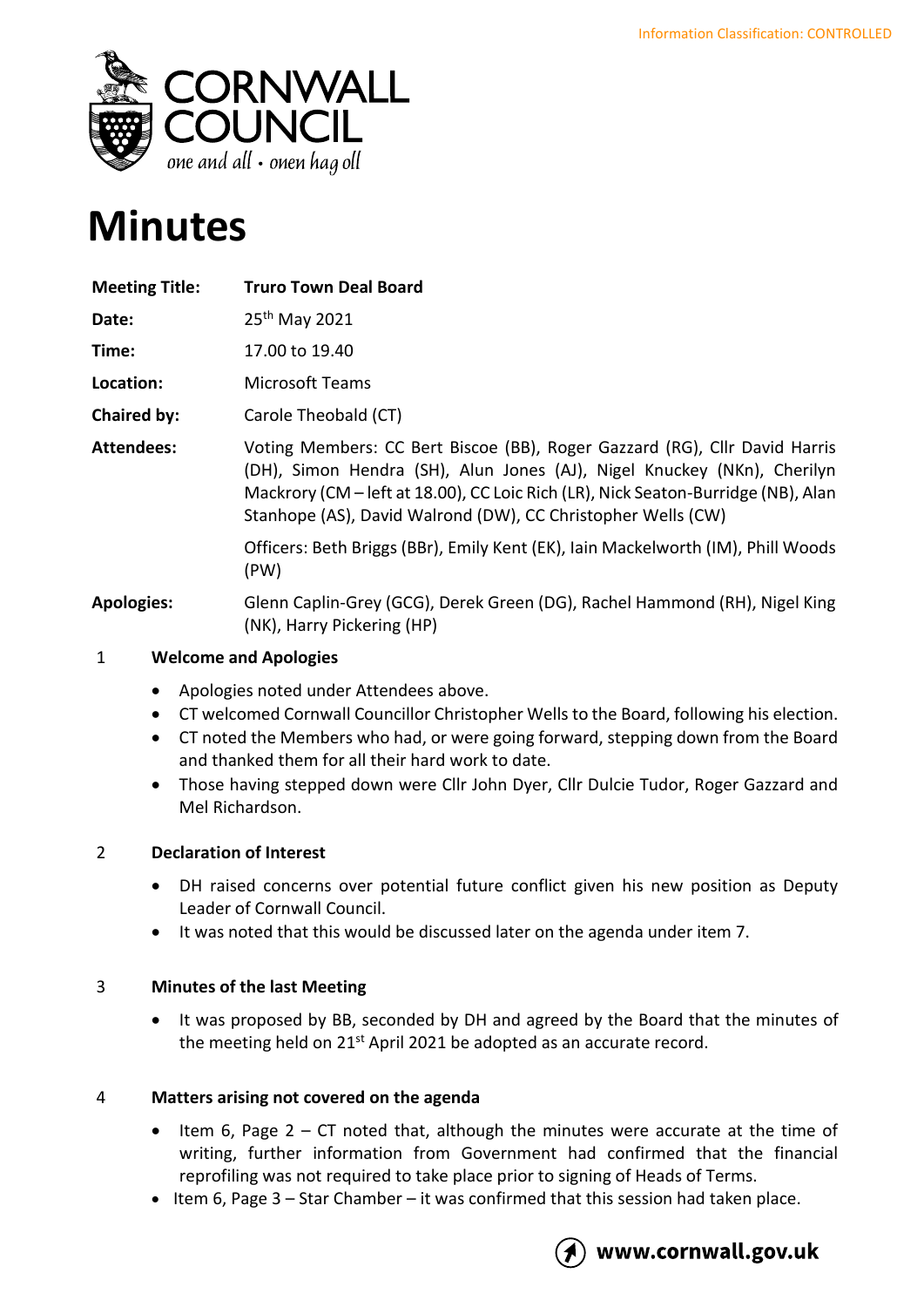#### 5 **Heads of Terms agreement and next steps**

- The letter had been circulated to all Members in advance of the meeting.
- PW provided an update and noted CT comment under item 4, that there had been some confusion over the requirement to complete project reprofiling within the same timeframe as signing Heads of Terms. He confirmed that this was not the case and the Board had a two-month period for project confirmation following return of HoTs on 7<sup>th</sup> June.
- It was noted that this period would also be used to consider how the conditions set out in the letter were to be met (as applying to New Life for City Buildings project).
- CT queried the availability of the Arcadis post submission assessment report.
- IM advised that this work was nearing completion and would be shared with Boards once finalised.
- BB queried the governance of the programme and the balance of responsibilities between Cornwall Council and the Board.
- IM advised that there was information within the business case guidance, which had been circulated to the Board with the agenda and that Cornwall Council were the accountable body.
- CM advised that she would seek clarification from colleagues in Government.
- BB queried the cost to the Board of delivering the programme. IM confirmed that the costs would be covered by the 1.5% as allocated by each town within their TIPs.
- IM also confirmed that the resource supporting Cornwall Council in delivery of the projects for which it was lead would not be included in that 1.5% and would be resourced by Cornwall Council.
- IM advised that approval was being sought for allocation of Cornwall Council match funding to deliver on those projects.
- There was some concern raised regarding the level of contribution to the PMO funding if not all towns received such a favourable offer as Truro. This would be assessed as other decisions were received.
- Members considered that approving signature of the Heads of Terms letter was not contractual and acted as a memorandum of understanding.
- It was proposed by BB, seconded by DH and unanimously agreed that the Chair of the Board sign the Heads of Terms letter.
- The Board wished to receive further information from Cornwall Council at their next meeting with regards to delivery of projects and the balance of Cornwall Council as accountable body and project deliver lead on some projects.
- EK advised that advice could be sought from Arup as to governance arrangements and how they are working with earlier cohorts.
- BB suggested that the conversation at this point should be had at a corporate rather than departmental level and requested a meeting with Council Directors (to include Phil Mason and Tracie Langley or Kate Kennally).
- DH advised he would facilitate such a meeting.
- **ACTION:** PW/IM to report to next meeting re. project delivery next steps.
- **ACTION:** DH to facilitate meeting with Cornwall Council Directors.

# 6 **Delivery Team (PMO) and Business Case Development**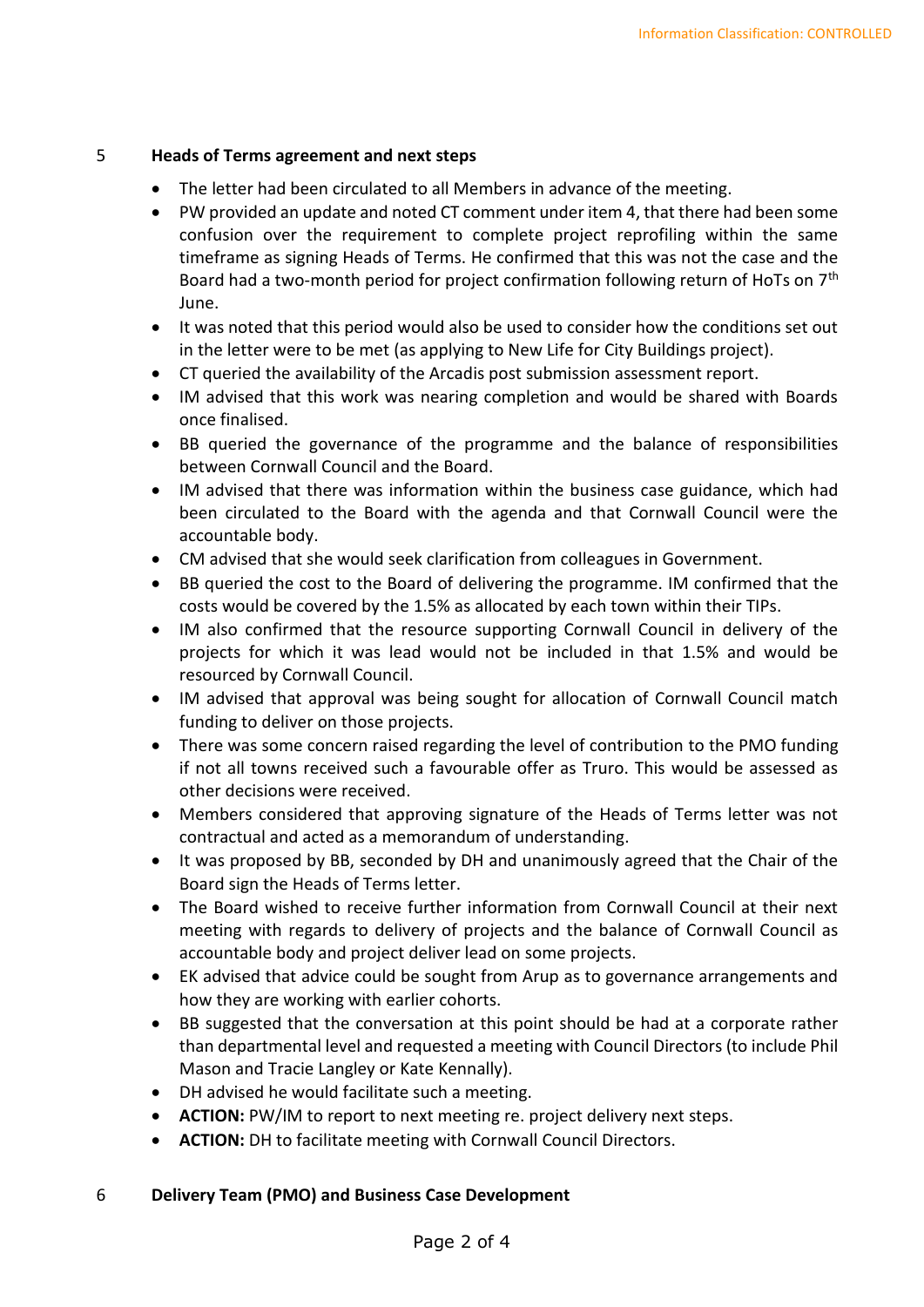- A report was circulated with the agenda pack.
- IM advised that further work had been undertaken on the PMO structure considering the feedback at the last meeting and further consultation with Arup, Arcadis and Board Chairs.
- IM advised that a Delivery Manager had been recruited and was due to start in mid-June.
- IM provided an overview of the structure included in his report, with particular mention of the revised structure including two town specific coordinators, resulting in each town receiving a dedicated 0.5 FTE Coordinator.
- IM outlined the proposal to procure a consultant to work with project leads to facilitate business case development. It was felt that, due to the nature and scope of this work, a consultancy rather than an individual was most appropriate.
- The Board wished to see a local company recruited where possible. IM confirmed that due to the expected cost of the procurement this would be procured via an open tender process and the regulations did not allow Cornwall Council to specify that stipulation but that they would aim to ensure local companies were made aware of the opportunity to submit a tender.
- IM advised that the cashflow for this was being discussed with MHCLG.
- CT noted that she would raise with CM.
- **ACTION:** CT to email CM re. business case development cashflow.
- The costs and salary ranges of the PMO posts were queried and IM provided an overview and well as the expected duration of each post as necessary for delivery, with some posts being for the life of delivery whilst others would be more temporary based on the requirements of each stage.
- Comms was discussed with some Members feeling that a local comms provision was needed in addition to the PMO comms post. IM advised that Cornwall Council were pleased to take feedback and consider other options and recognised that this supplementary provision may be required.
- EK noted that the PMO had been devised to offer efficiency and value for money across all four town deal Boards.
- The Board agreed to support the next phase of PMO recruitment, subject to further consideration of local supplementary comms support.
- The Board agreed the recommendation to appoint a contractor to support business case development.
- The Board felt it was not unreasonable to request this be a local firm.
- The Board requested that the Chair/Vice Chair have sight of the tender before publication.
- The Board approved the use £40k of their capacity budget to cashflow the engagement of this contractor on the understanding that this would be reimbursed to the Board at a later date.

#### 7 **Board membership and recruitment**

- A paper had been circulated with the agenda pack.
- It was noted that the Board membership was in a healthy position.
- PW noted that the Terms of Reference were currently being update to ensure they were fit for purpose for the next stage and a draft would be shared with the Board in due course.